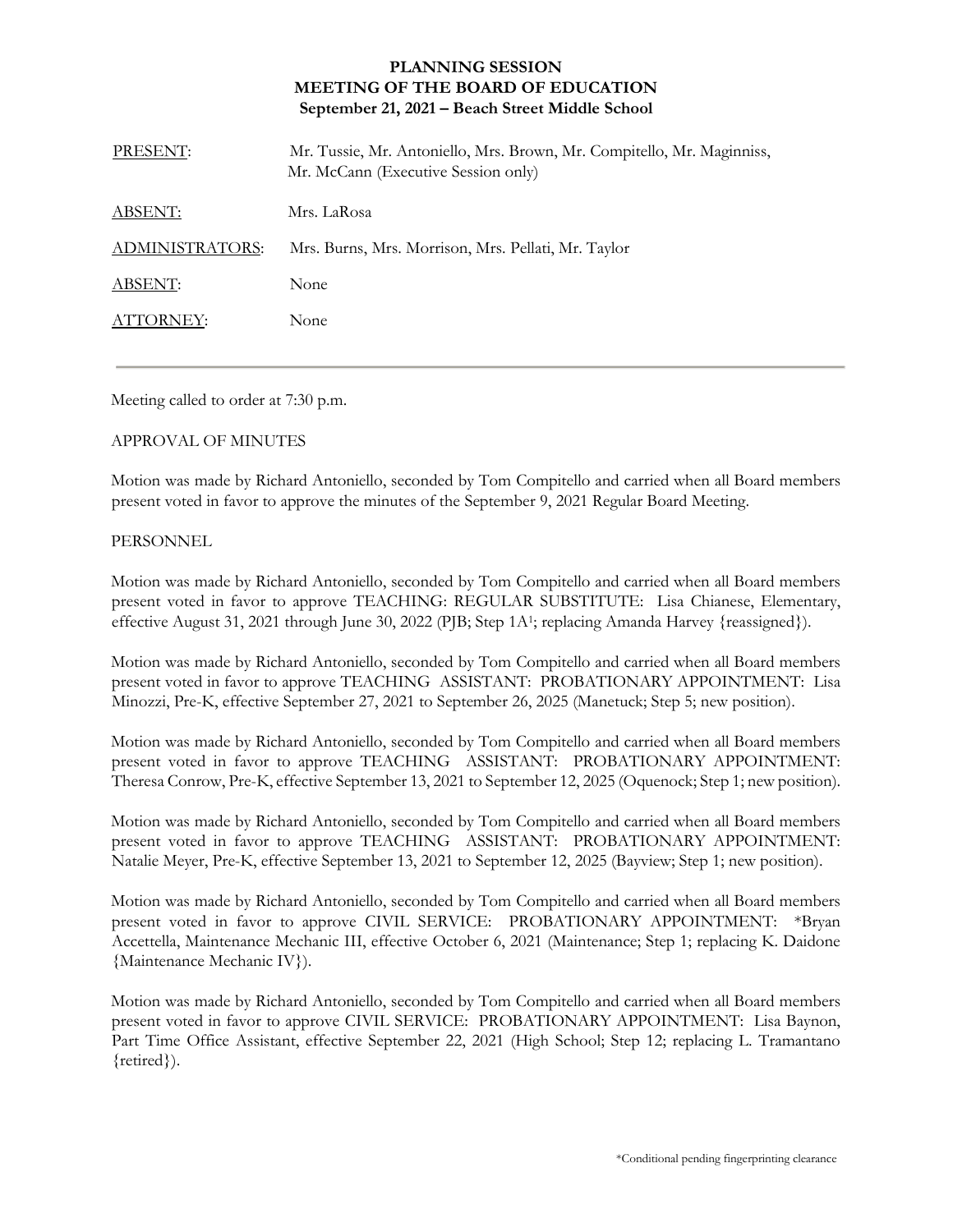Motion was made by Richard Antoniello, seconded by Tom Compitello and carried when all Board members present voted in favor to approve CIVIL SERVICE: PROBATIONARY APPOINTMENT: Lauren DeMarco, Cafeteria Aide, effective September 17, 2021 (High School; Step 1; replacing S. DeLange {resigned}).

Motion was made by Richard Antoniello, seconded by Tom Compitello and carried when all Board members present voted in favor to approve CIVIL SERVICE: PROBATIONARY APPOINTMENT: Brianna Heffernan, School Nurse, effective October 7, 2021 (Floater; Step 1; replacing R. Beisner {retired}).

Motion was made by Richard Antoniello, seconded by Tom Compitello and carried when all Board members present voted in favor to approve CIVIL SERVICE: PROBATIONARY APPOINTMENT: James MacInness, Cafeteria Aide, effective September 20, 2021 (Paul J. Bellew; Step 1; replacing K. Creitz {Teaching Assistant}).

Motion was made by Richard Antoniello, seconded by Tom Compitello and carried when all Board members present voted in favor to approve CIVIL SERVICE: PROBATIONARY APPOINTMENT: \*Kristen Romey, Cafeteria Aide, effective September 23, 2021 (Paul J. Bellew; Step 1; replacing L. Hughes {High School}).

Motion was made by Richard Antoniello, seconded by Tom Compitello and carried when all Board members present voted in favor to approve CIVIL SERVICE: PROBATIONARY APPOINTMENT: \*Sarah Tammone, Cafeteria Aide, effective September 24, 2021 (Oquenock; Step 1; replacing J. Pelletier {Teacher Aide}).

Motion was made by Richard Antoniello seconded by Tom Compitello and carried when all Board members present voted in favor to approve CIVIL SERVICE: SUBSTITUTE CUSTODIAN (\$15/hr.): Sharon Berry, effective September 22, 2021.

Motion was made by Richard Antoniello, seconded by Tom Compitello and carried when all Board members present voted in favor to approve OTHER: INTRAMURAL STAFF 2021-2022:

| George Botsch     | Vanessa Lillis       |
|-------------------|----------------------|
| Brian Cameron     | Vincent Luvera       |
| John Denninger    | James McManus        |
| James Dooley      | Steve Mileti         |
| Kristin Doherty   | Melinda Monahar      |
| Nicholas Grieco   | Joseph Nicolosi      |
| Josephine Hassett | Joanne Orehosky      |
| James Klimkoski   | <b>Edward Pieron</b> |

lis Thomas Powers vera Colleen Reilly Janus Jeremy Robertson Beth Sherwood Kristin Doherty Melinda Monahan Deborah Throo olosi Anthony Yuli

Motion was made by Richard Antoniello, seconded by Tom Compitello and carried when all Board members present voted in favor to approve OTHER: INSTRUCTIONAL SWIM AND FAMILY SWIM PROGRAM 2021-2022: LIFEGUARDS (\$15 per hour):

| Gianna Aliani    | Michael DePinto | Lee Parascandola  |
|------------------|-----------------|-------------------|
| Colin Beanland   | Logan Figuroa   | Bella Parasmo     |
| Jarrett Bosch    | Robert Govier   | Vincent Puglisi   |
| Kiarra Branigan  | Caylee Klimusko | Isabella Randazzo |
| Drake Castonguay | Makayla Lynam   | Noel Silva        |
| Makayla Comer    | Isabella Magee  | Joseph Washington |
| Anna Curley      |                 |                   |

Motion was made by Richard Antoniello, seconded by Tom Compitello and carried when all Board members present voted in favor to approve OTHER: SUBSTITUTE TEACHER (\$130 per diem): \*Grixon Moreira, effective September 22, 2021, student teacher.